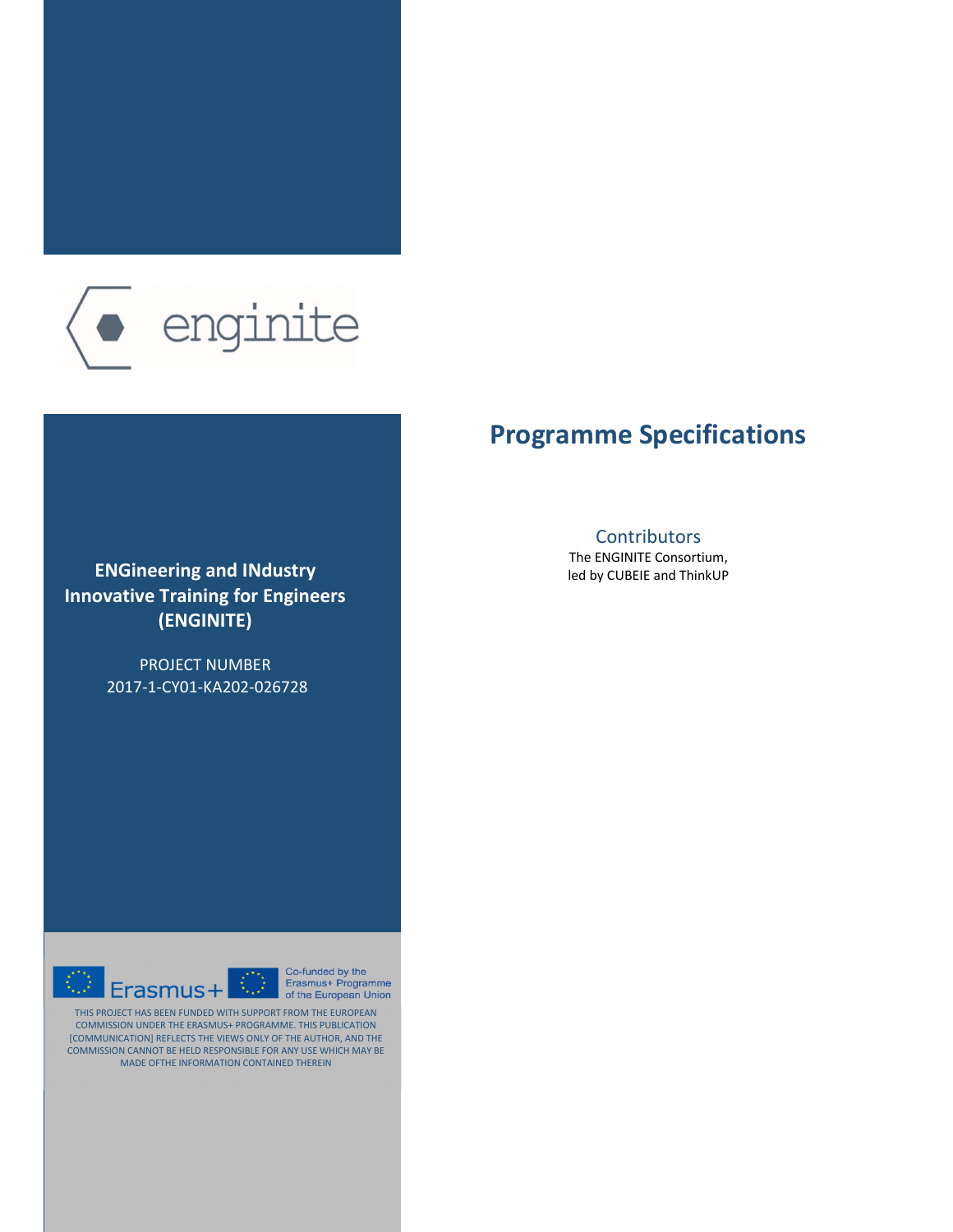

## Consortium

This document has been produced by the consortium of the ENGINITE project

| Cyprus<br>University of<br>Technology | <b>CYRPRUS UNIVERSITY OF TECHNOLOGY [CUT]</b> |
|---------------------------------------|-----------------------------------------------|
| <b>AALBORG UNIVERSITY</b><br>DENMARK  | <b>AALBORG UNIVERSITET [AAU]</b>              |
| CUBE<br><b>INTEGRATED ENGINEERING</b> | <b>CUBEIE L.L.C. [CUBEIE]</b>                 |
|                                       | TECHNICAL UNIVERSITY OF CRETE [TUC]           |
|                                       | <b>GRANTXPERT CONSULTING LTD [GrantXpert]</b> |
| think up                              | USEFUL SIMPLE PROJECTS LTD [ThinkUP]          |

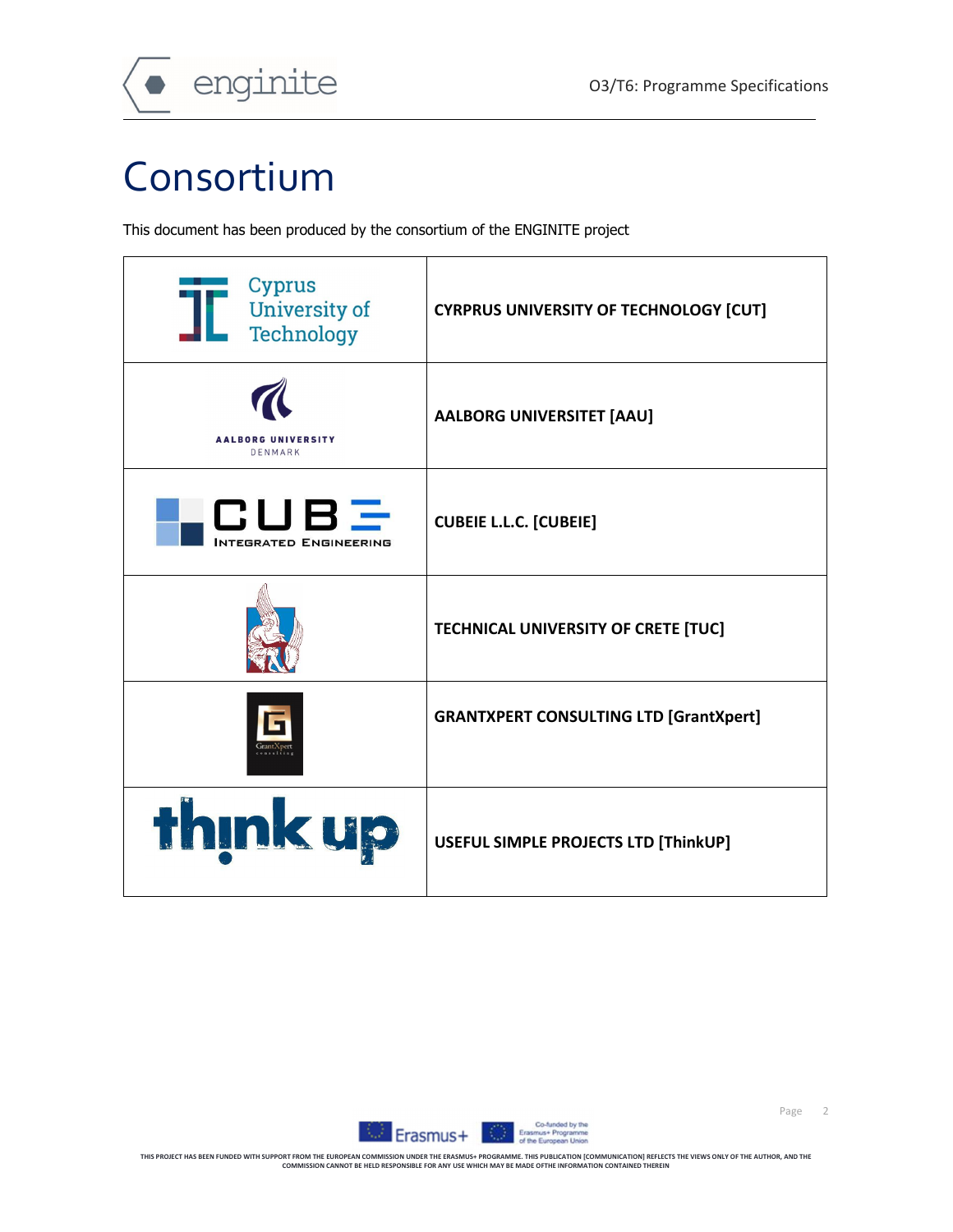

# Contributors

| (ThinkUp)    | Oliver Broadbent                                                  |
|--------------|-------------------------------------------------------------------|
| (AAU)        | Søren Willert                                                     |
| (CUBEIE)     | Andreas Andreou, Panaviotis Andreou                               |
| (CUT)        | Andri Ioannou, Yiannis Georgiou, Stelios Yiatros, Ioannis Vyrides |
| (TUC)        | Nikos Xekoukoulotakis, Konstantinos Komnitsas                     |
| (GrantXpert) | Christina Achilleos, Stephanie Apserou                            |

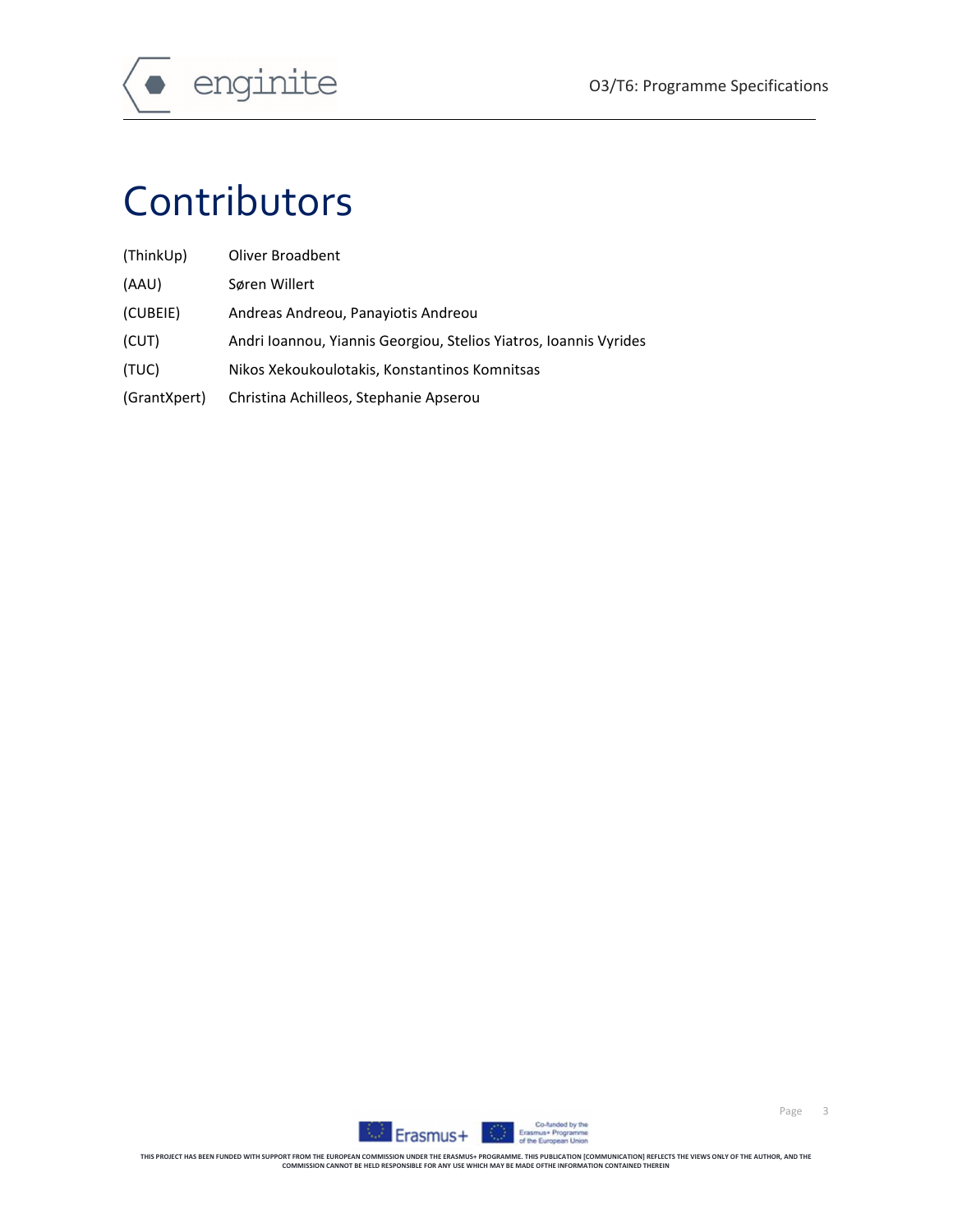$\overline{r}$ 



## **Table of Contents**

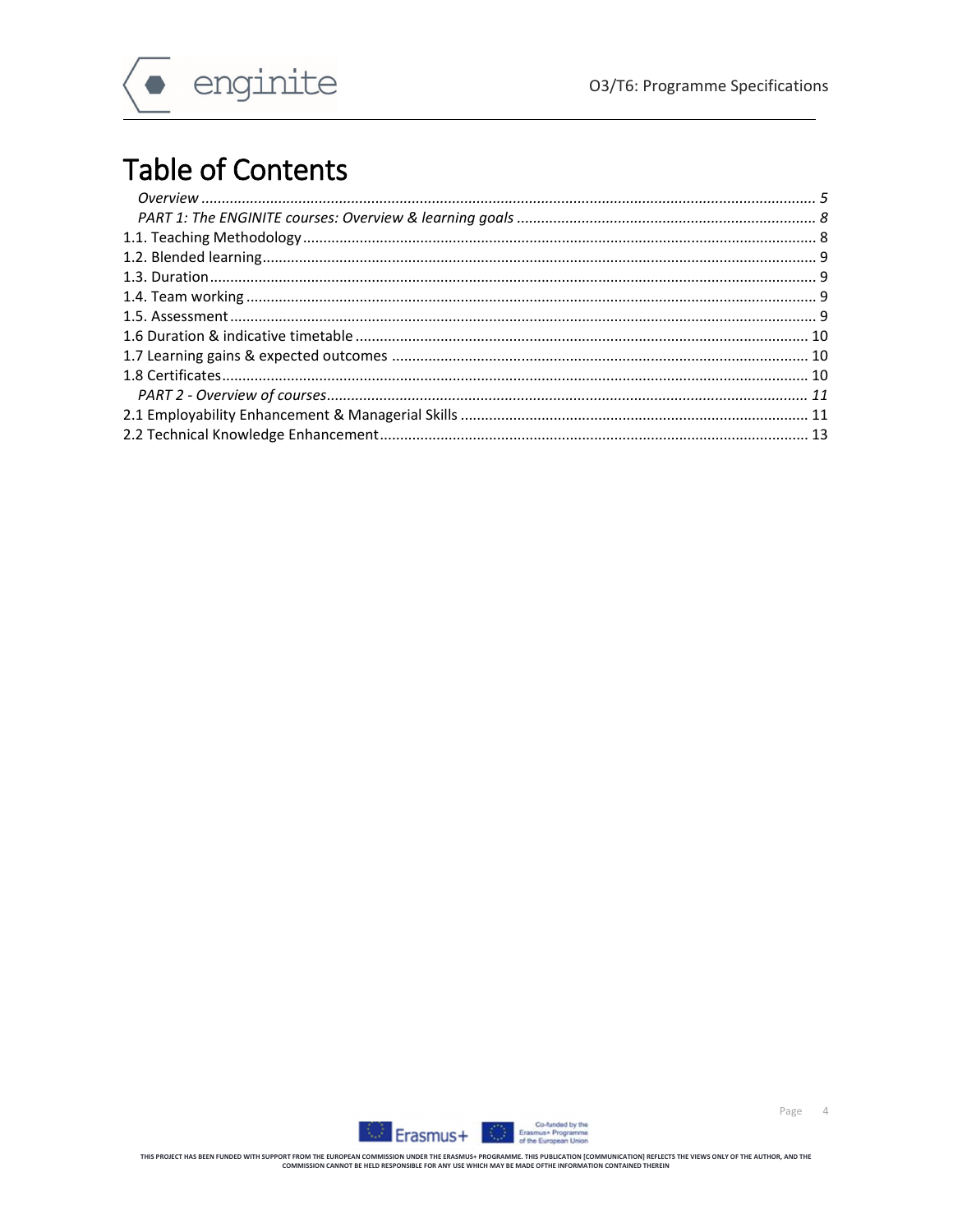

### **Overview**

The European ENGINITE project (https://www.enginite.eu/) invites the submission of applications of interest by graduate engineers to participate in a postgraduate vocational training programme which will be held during 2018-19. The postgraduate vocational training programme will be based on Problem Based Learning (PBL) pedagogy and will combine advanced applied academic topics with hands-on aspects, to endorse the needs of graduate engineers, preparing them for the industry of the 21<sup>st</sup> century. Grounded on the PBL approach, the ENGINITE postgraduate vocational training programme will contribute to the career and employability skills development of the new engineers – among others: innovation, entrepreneurial skills, efficient quality, health and safety management, problem solving, communication and presentation skills – while it will enhance technical knowledge in critical fields of engineering. Upon the completion of the training programme, participants will be able to enter the labor market, lead multidisciplinary teams, and provide added-value and substantial contribution to their organizations (e.g. engineering companies and industries).

### **Target groups**

The postgraduate vocational training programme is addressed to graduate engineers with a degree in biochemical, chemical, electrical, electronic, environmental, food, industrial, mechanical, petroleum, safety engineering and/or of a relevant field. Eligible will also be Chemists and Food Technicians graduates.

The target group postgraduate vocational training programme includes:

- Graduate Engineers, who seek for a job and/or who wish to follow a post graduate/vocational training programme;
- Junior Engineers, who are partly-employed and/or working in a different field and wish to follow a post graduate/vocational training programme.

During the program, Industrial Partners in the engineering sector are going to provide internship placements and the following categories are welcome and eligible:

- Companies which seek for professional graduate/ junior engineers for employment;
- Companies which experience lack of innovative ideas and seek for talented engineers who can provide solutions to existing problems and/or promote new ideas/products towards helping the companies to enhance their competitiveness and further grow.

### *The maximum number of participants is twenty-five (25) graduate engineers per session/country.*

### **Participant selection criteria**

The selection of the participating graduate engineers will be based on the following criteria:

- the submission date of the application (first comes/first served)
- the possibility of full and active participation in both parts of the postgraduate vocational training programme (see more information in the following section)
- the relevance of the bachelor's degree with the engineering areas on which the postgraduate vocational training programme will focus on
- the background knowledge of the applicants on the engineering areas on which the programme will focus on

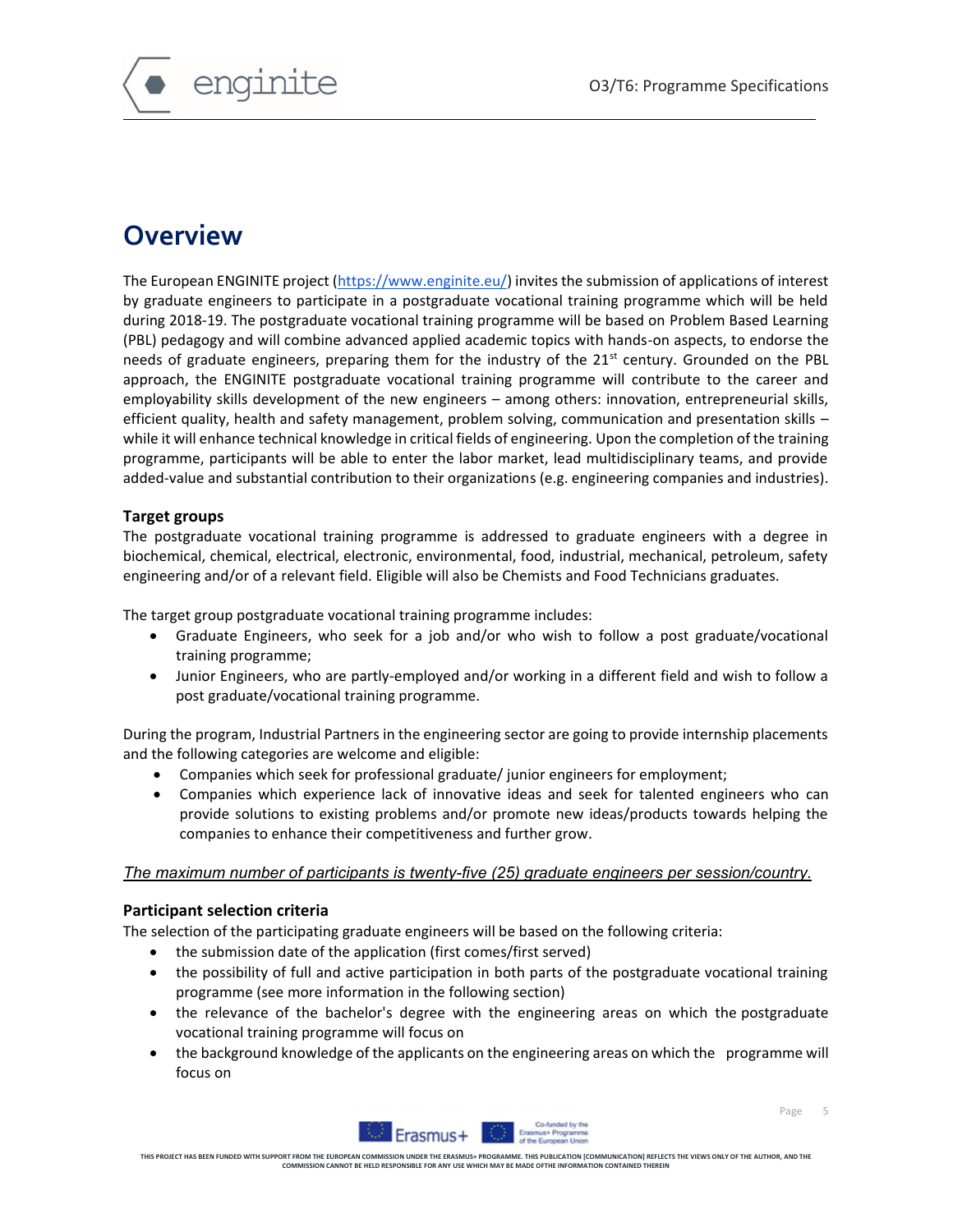

### **Description of the postgraduate vocational training programme**

The postgraduate vocational training programme will have a total duration of 6 months and will be composed of two parts:

### *Part A (3 months)*

Eight training courses will be provided aiming at the development of (a) employability enhancement & managerial (soft) skills [4 courses], and (b) technical knowledge enhancement [4 courses]. The courses will be based on the model of Problem-Based Learning. Each course will have a duration of six days (one day online and a week face to face) and will be implemented through a blended model based on the use of an online learning platform combined with face-to-face meetings. All the courses will be delivered by academics, practitioners and experts in the field.



### *Part B (3 months)*

Structured internship via the placement of the graduate engineers in Industrial Partners/Companies for accelerating their hands-on experiences in the industry and consolidating the technical knowledge/soft skills, which will be gained during the first part of the program. During the internship, the engineering graduates will have the opportunity (a) to become familiar with the operations, equipment, process of the companies/industrial units which will be placed in, (b) to work on small scale projects as indicated by their mentors and company representatives, and (c) to work on self-initiated projects/proposals in collaboration with their mentors and company representatives.

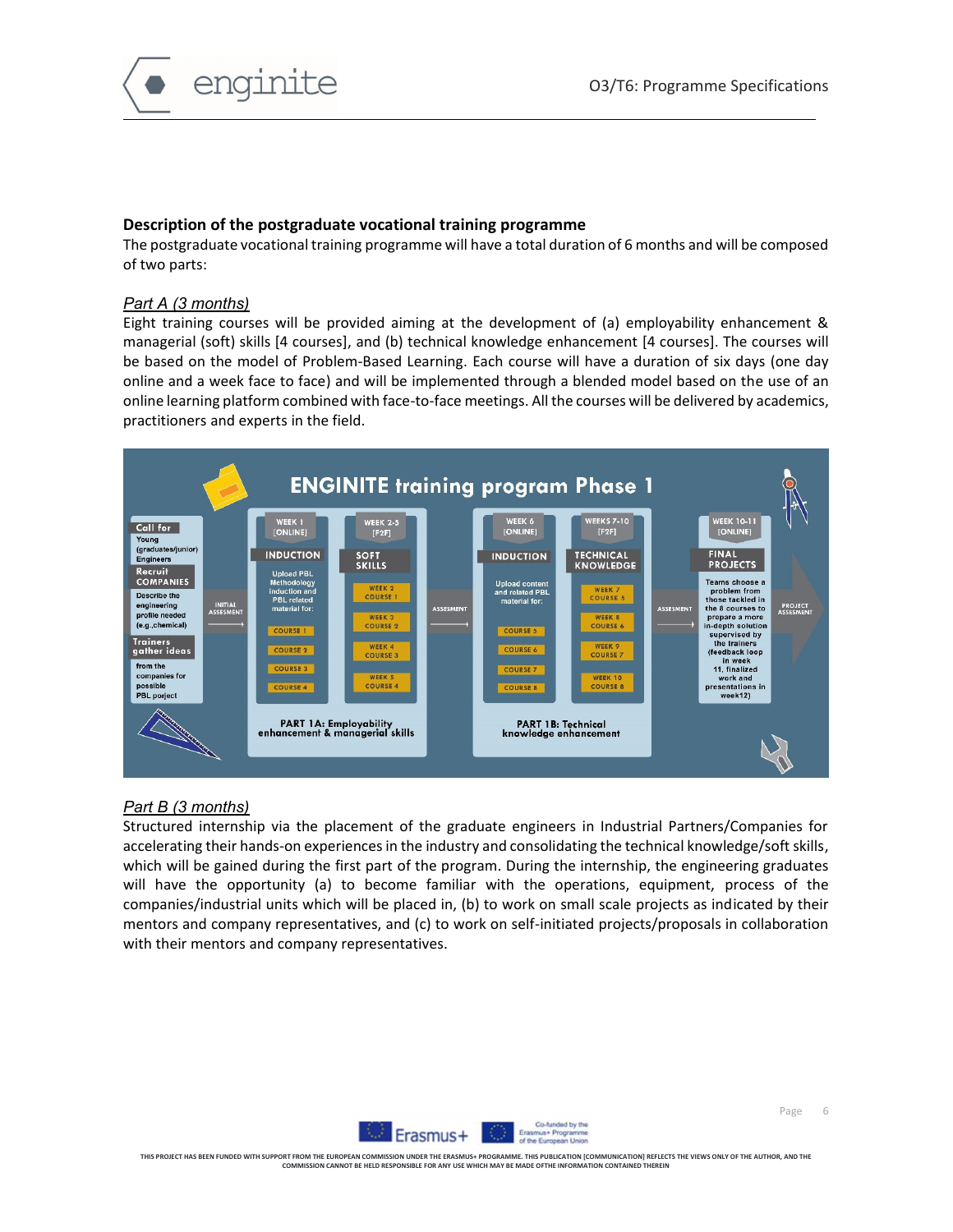



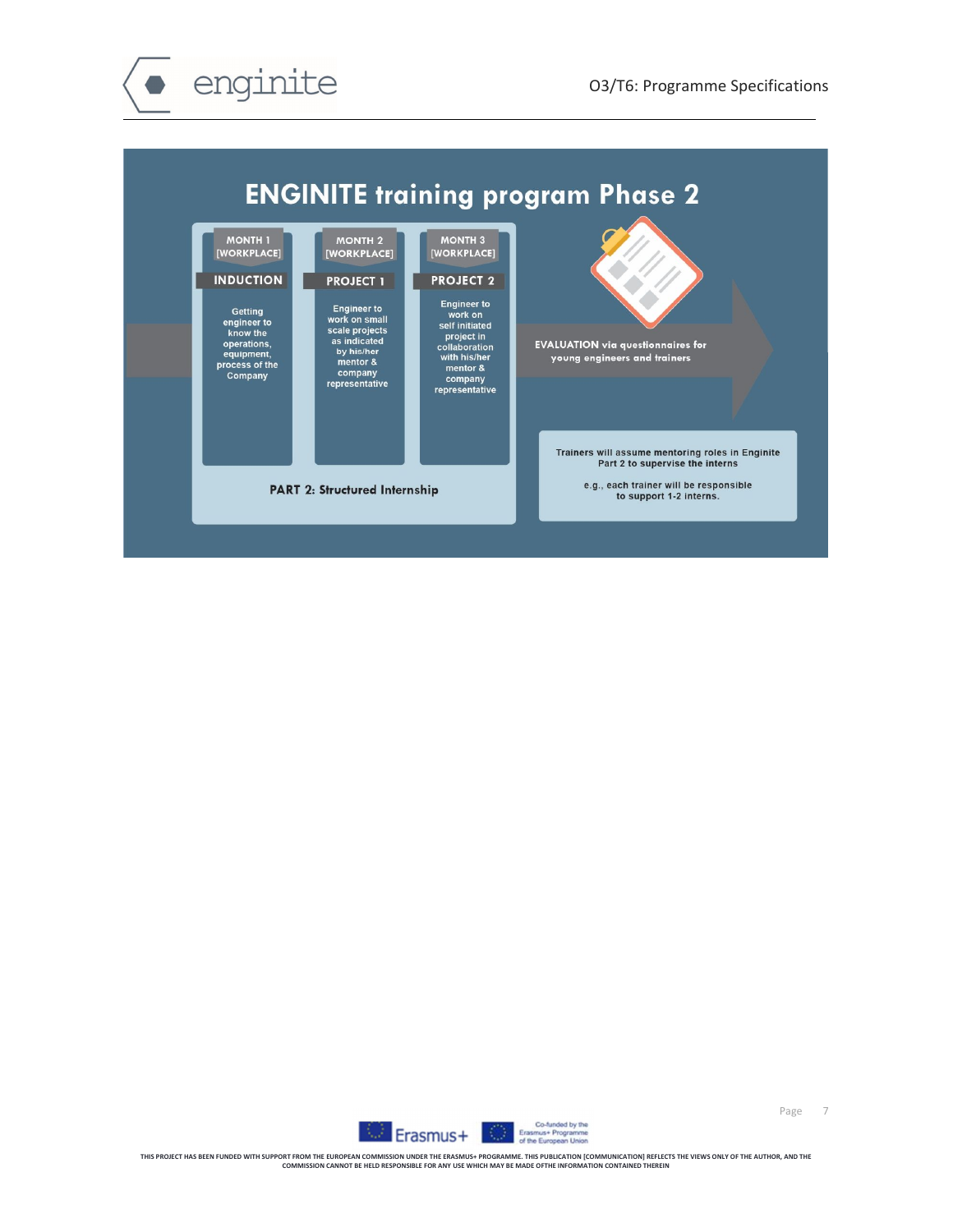### **PART 1: The ENGINITE courses: Overview & learning goals**

### **1.1. Teaching Methodology**

The ENGINITE courses will be taught using Problem Based Learning (PBL) methodology, during which trainees will be exposed to realistic industrial problems that provide the context and driver for learning.

In traditional learning settings, students usually learn the theory and then apply it to problems chosen to test the theory. One of the shortcomings of this traditional approach is that it focuses more on theory rather than practical application, and so it is harder for students to recall and apply the theory when it matters in context.

ENGINITE teaching uses PBL, which starts from the context of a problem that needs to be solved, through which students/trainee engineers discover what knowledge they need and can map that knowledge directly to real contexts. Real problems that are derived directly from SME/industry and are relevant to the subject of the course will be used as case studies. These problems define the broad area of study that the trainees will be working on - within which they will be able to define specific problems themselves that they will need to study.

Trainees, under the guidance of their instructors, need to approach and tackle problems by offering tangible solutions, and present their findings and suggestions to their instructor and industry/SME partner organization. The success will depend heavily on students' preparation and on active participation during the learning process.

The training will be delivered by a mixture of university academic staff and industry practitioners. The role of the instructors is not to teach, but to guide the trainees as they make their own way through the problem scenarios. As in the professional workplace, what is valued is not the knowledge itself, but the ability to develop strategies for solving problems, assessing progress towards solving these problems, changing strategy as needed and be able to achieve a goal and/or deliver a problem solution. These are skills that industry values highly.

Reflective learning is at the core of the training. In this approach, at every stage, students are considering what are they trying to do, assessing whether what they are doing is helping them make progress, and regularly updating their plan of action based on their experiences. This reflective approach is supported by the course instructor and peers in the classroom.

Overall, research has shown that the PBL approach is:

- More motivating for the trainees
- Helps trainees map new knowledge to existing understanding and knowledge
- Increases long term retention and ability to recall knowledge later
- Builds trainees' ability to work autonomously

Having spent three months in the training sessions, the trainees will then complete a three-month structured internship. During the internship phase, trainees will spend the first month getting to know the company. During the second month the trainees will work on problems that their company mentors have chosen for them. In the third month trainees will identify on their own a business problem that needs solving. At this stage, the trainees will be drawing on all their training and problem-based learning skills that they have been



Page 8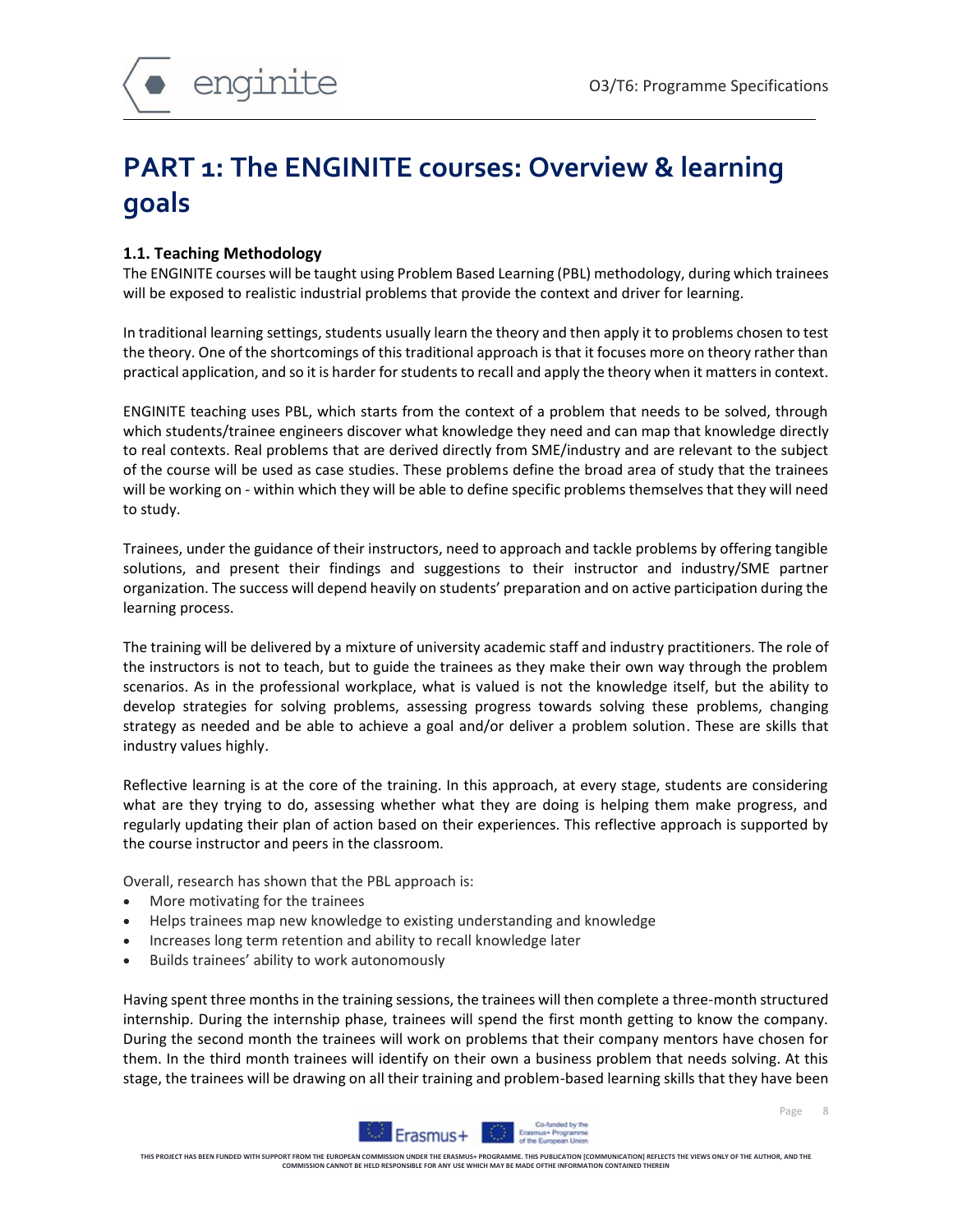

developing during the training. Throughout the placement, the trainees will work with a mentor who will support their reflective learning and problem solving. They will keep a reflective learning diary which will help them structure their thinking and will help their mentor keep track of their progress.

### **1.2. Blended learning**

Each course of the program will be composed of online and face to face sessions. Thus, each course will be carried out using blended learning approach.

The first session of each course will be carried out online; in this session trainees will be introduced to the course. This introductory session aims to inform the trainee engineers about the course's scope and its learning approach, the resources that will be used (e.g., online presentations) as well as the expected learning outcomes. Moreover, possible problems/case studies will be presented for each course. Thus, at this point participants will be able to brainstorm and suggest further/ alternative problems as well.

After the introduction, one-week face-to-face meetings between engineers and the instructors will take place. During that week, the engineers are expected to analyze the given problems/case studies, as well as to develop and present their proposed solution, for accomplishing successfully the desirable learning goals.

Participation to both, online session and face-to-face meetings are obligatory for the successful completion of each course.

### **1.3. Duration**

The total duration of each course will be 6 days and it is comprised of one online session of approximate three hours (1 day) and five face-to-face meetings (5 weekdays).

The online introduction to all the courses will be clustered at the start of the programme. Each course will then be delivered one-after-the-other.

During each face-to-face meeting, the instructor will provide guidance and support to trainees for approximately three hours. It is noted that the trainees will be responsible to manage their time efficiently to complete the deliverables in the time-frame given.

### **1.4. Team working**

Trainees will work in groups of 4-5 to identify the problems that they will have to solve; they will also work together to reach the most appropriate and evidence-based solutions. Finally, the trainees will collaborate to reflect on their learning to agree shared learning objectives.

### **1.5. Assessment**

In alignment with the PBL methodology, assessment will be flexible course-by-course and will include a mixture of formative assessment (to help trainees guide their own learning) and summative assessment (to give the trainees a grade). Since learning outcomes will vary, a certain degree of negotiation is expected between trainees and facilitator on what is going to be assessed and how.

An important part of the assessment will be to consider how the trainees have participated in reflective learning. To support reflective learning itself, and assessment of engagement with reflective learning, trainees will be expected to keep a reflective diary, for providing evidence of their work as they progress through the programme. The exact content of these reflective diaries will be agreed with the trainers for

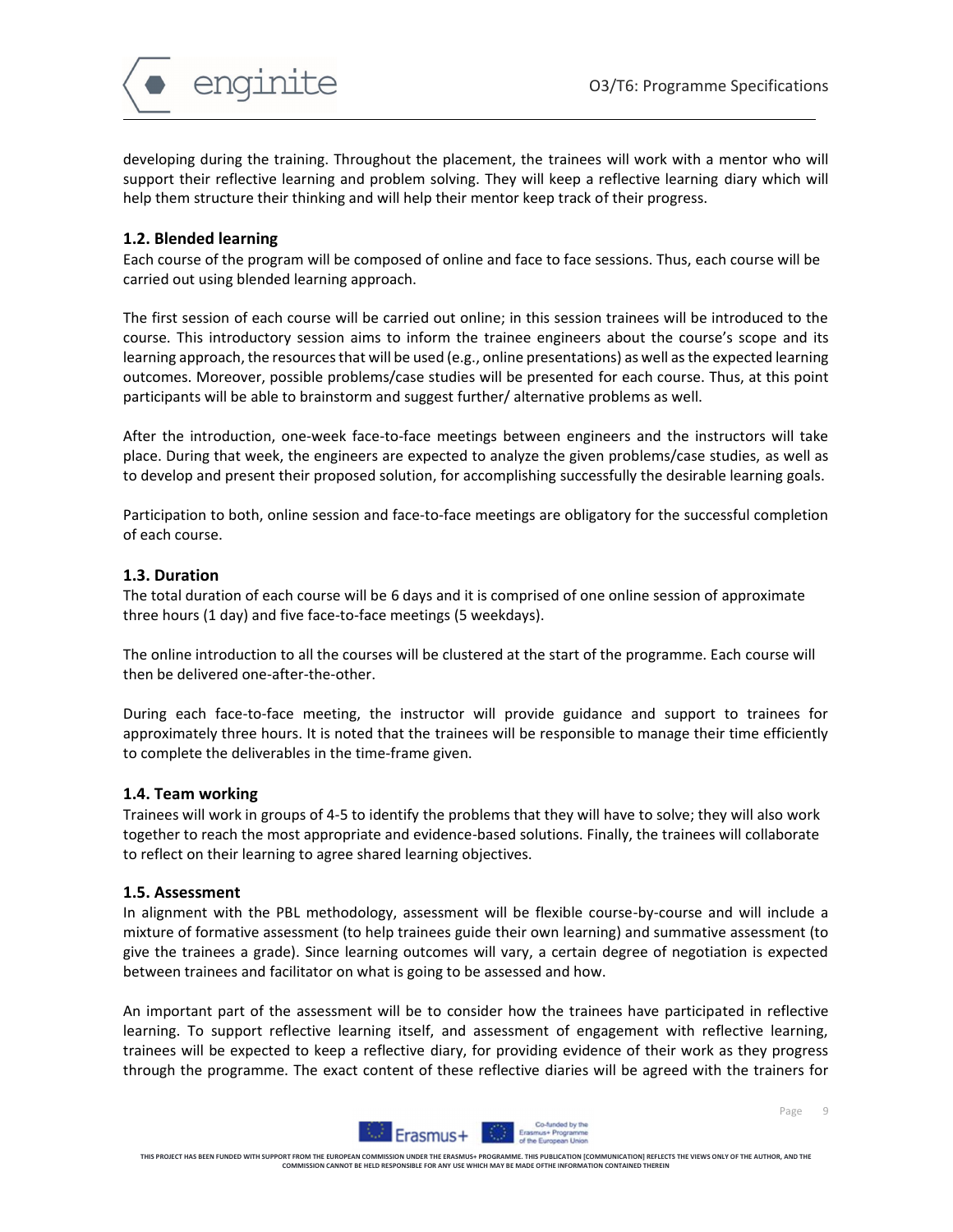

each module, but these diaries should necessarily demonstrate how reflection has caused the trainee to decide upon and subsequently modify their plans and actions during the learning process.

All courses will include an output (final artifact) based on the problem that participants have tried to solve. This output will form part of the evidence for assessment.

### **1.6 Duration & indicative timetable**

The postgraduate vocational training programme will be held from October 2018 to May 2019. The tentative schedule is presented below:

- The kickoff meeting of the postgraduate vocational training programme will take place the first week of October, aiming at providing further information to the graduate engineers, who will be selected to participate.
- From October-December 2018, the eight courses will be delivered during a sequence of face-to-face weekly meetings. All these meetings will be held in afternoon time (between 17: 00 - 20: 00.)
- An informative meeting will take place by the mid of January in relation to the structured internship
- Structured internships will take place from February-May 2019.
- A final public event will be held by the end of the project, where the results of the program will be disseminated, and attendance certificates will be awarded to the participating graduate engineers.

*\*The exact dates and venues for the postgraduate vocational training programme will be defined at a later stage.*

### **1.7 Learning gains & expected outcomes**

The participation in the ENGINITE program will provide the engineers with a competitive advantage, equipping them with the necessary skills to successfully meet the needs of the 21st century industry and the labor market. Through the participation in the program they will have the opportunity to:

- Getting valuable experience and professional guidance from practitioners and experts in the field
- Improve technical knowledge, skills and practical experience
- Participate in an emerging vibrant community that will bring industry and graduate engineers closer
- Develop employability skills

### **1.8 Certificates**

Upon completion of the program, certificates will be awarded to all the graduate engineers that will accomplish successfully the requirements of the postgraduate vocational training programme.

The certificates will be awarded by the coordinator of the ENGINITE consortium, Dr. Andri Ioannou, of the Cyprus University of Technology (CUT) which coordinates the program at European level.

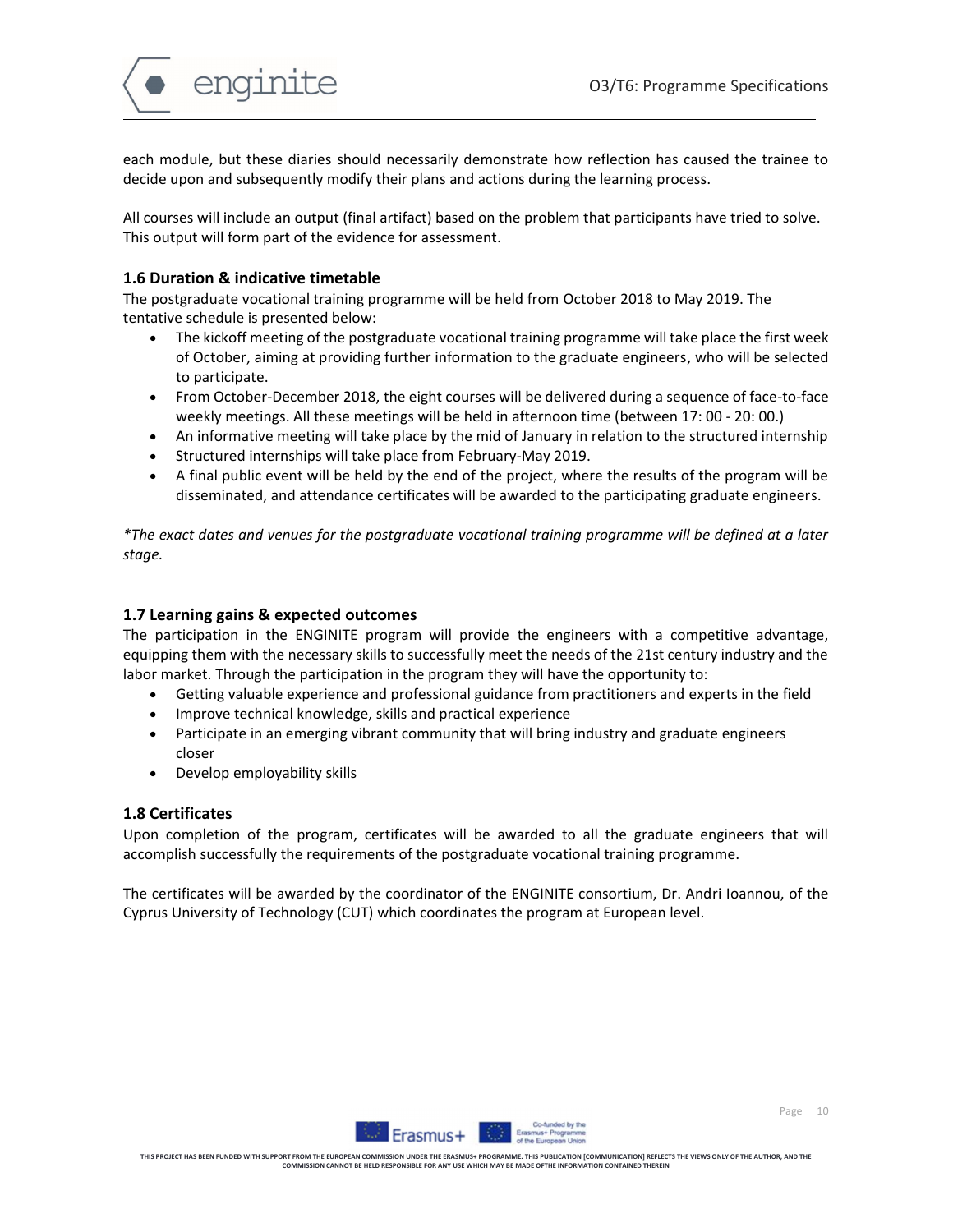enginite

### **PART 2 - Overview of courses**

The aim of this part is to present a comprehensive description of the eight courses which will be developed through the ENGINITE project, according to the Problem Based Learning (PBL) methodology.

The courses are divided into two categories (a) Employability Enhancement & Managerial Skills and (b) Technical Knowledge Enhancement. Each category includes four courses which aim to cover a wide range of hands-on knowledge and skills required by the industry.

All eight courses have been identified during a previous market research and literature review which was conducted by CUBEIE. The market research was performed using mirrored questionnaires with the scope to explore the needs of both companies and graduates Engineers in terms of needs, knowledge and skills. More than 50 companies and more than 200 engineers have participated in this research.

The table below presents the eight courses and the partner of the consortium who is responsible for the development of each course. The allocation of the courses has been done by CUBEIE based on each partner's expertise and background.

| A              | <b>Employability Enhancement &amp;</b><br><b>Managerial Skills</b>         | <b>Responsible Partner</b> |
|----------------|----------------------------------------------------------------------------|----------------------------|
| A <sub>1</sub> | Engineering Systems Thinking: Re-<br>engineering by Simplifying            | <b>CUT</b>                 |
| A2             | Project Management in Action                                               | <b>CUBEIE</b>              |
| A <sub>3</sub> | Innovation, Entrepreneurial<br>and<br>Intrapreneurial skills               | GrantXpert                 |
| A4             | Applied Efficient Quality and Health &<br><b>Safety Management Systems</b> | <b>CUT</b>                 |
| B              | <b>Technical Knowledge Enhancement</b>                                     | <b>Responsible Partner</b> |
| <b>B1</b>      | Engineering Logistics and Supply Chain<br>Analysis in practice             | TUC.                       |
| <b>B2</b>      | <b>Engineering Economics</b>                                               | <b>CUT</b>                 |
| <b>B3</b>      | Production<br>Process<br>Applied<br>and<br>Optimization                    | TUC.                       |
| <b>B4</b>      | Product Development: From Concept<br>to Market                             | <b>CUT</b>                 |

**Table 1:** Courses titles and responsible partner

### **2.1 Employability Enhancement & Managerial Skills**

The first part of the training, named: *"Employability Enhancement & Managerial Skills"* focuses on capitalizing holistic technical engineering knowledge, as well as managerial and soft skills. These are essential

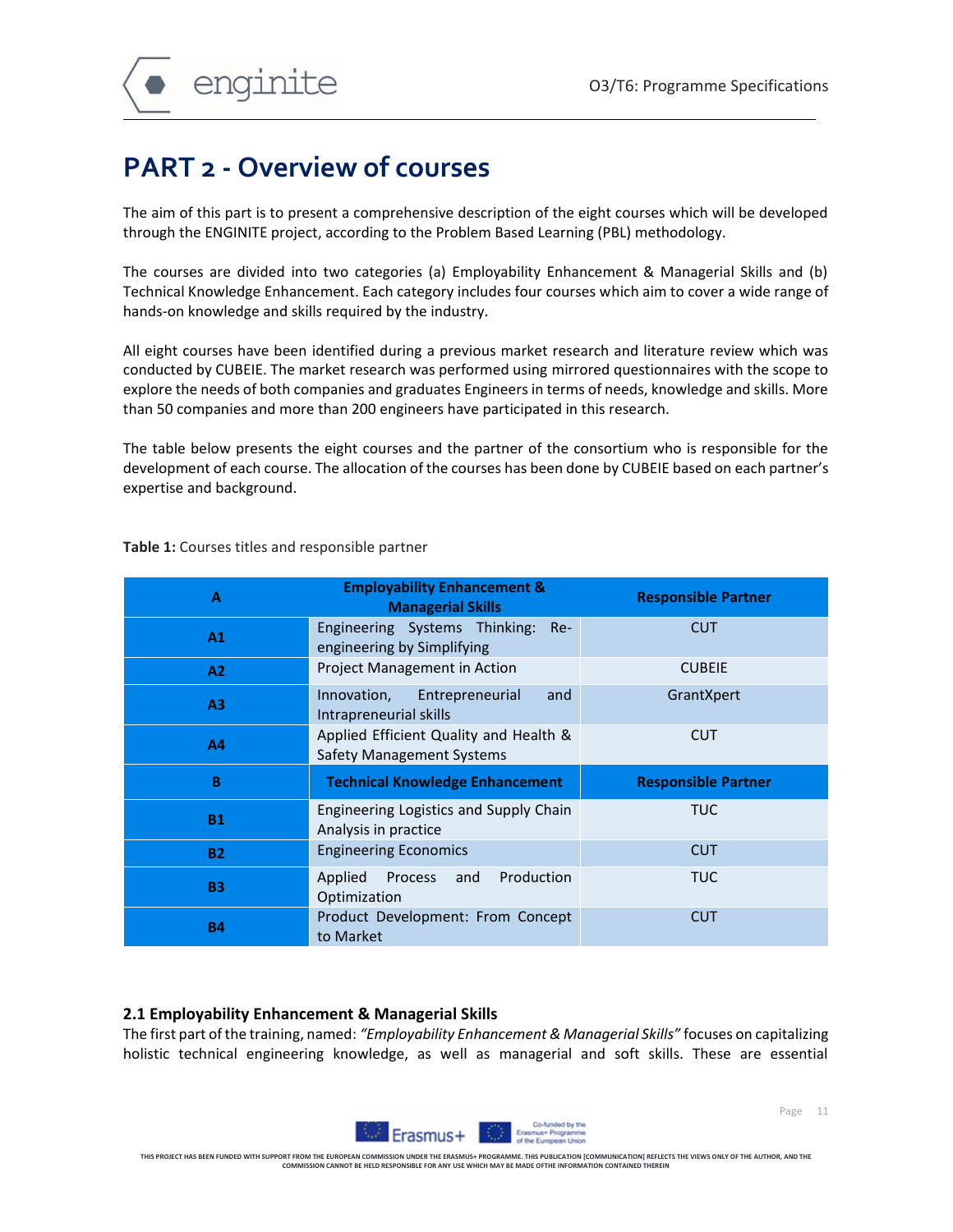

requirements for professional excellence and efficient collaboration in corporate and multi-disciplinary environments. Four courses are included in this part and brief description is provided below.

### **A1. Engineering Systems Thinking: Re-engineering by Simplifying**

Systems thinking is a holistic approach to analysis that focuses on the way that a system's constituent parts interrelate and how systems work over time and within the context of larger systems. The engineers will be trained how to employ their engineering knowledge to identify the problem by viewing the big picture and provide alternative solutions. Analytical thinking and the ability to break down complex processes, problems and situations into single units and find the interrelations among them is an essential competence for each engineer and that is the focus of the course. This is what industry needs for today to overcome everyday problems, evolve and conquer its marker. The course provides a tool-box of applied system thinking, to help the engineers improve analytical thinking, problem solving and decision-making skills. Through an appreciation of multiple viewpoints, perspectives and systems, thinking analysis is taken to a new level.

### Key learning outcomes:

Upon completion of the course, participants should be able to:

- Recognize the fundamentals of systems thinking.
- Utilize system thinking tools.
- Holistically approach any working situation.
- Come up with robust solutions to complex problems through critical thinking and problem-solving skills.
- Assess, organize long term strategies for systemic changes.

### **A2. Project Management in Action**

The course aims to enrich engineers' knowledge and capabilities in Project Management and enable them to successfully participate in or lead complex projects with tight schedule, limited resources, yet with high quality results. Besides in real-world industrial workplaces, parameters constantly change, and problems must be overcome, thus the engineers need to be properly trained. For this purpose, real industrial projects in combination with the Problem Based Learning (PBL) approach will be used during the course, to equip the engineers with the required skills. Great organizational and analytic skills, understanding of leadership, management and teamwork, along with a holistic grasp of the project-at-hand are just some of the capabilities that engineers need and will acquire through this course. Good practices and user-friendly software will also be available as participants' tools.

### Key learning outcomes:

Upon completion of the course, participants should be able to:

- Apply Project Management design and development in real projects
- Recognize the important elements of efficient team working and leadership in project management
- Manage effectively any project in terms of cost, timeframes, quality, and deliverables.
- Perform risk assessment for the main parameters of the project.
- Learn how to monitor project activities and assess progress
- Define and monitor Key Performance Indicators (KPIs) as well as take corrective measures for the project success
- Employ scheduling software productively along with applied technics.

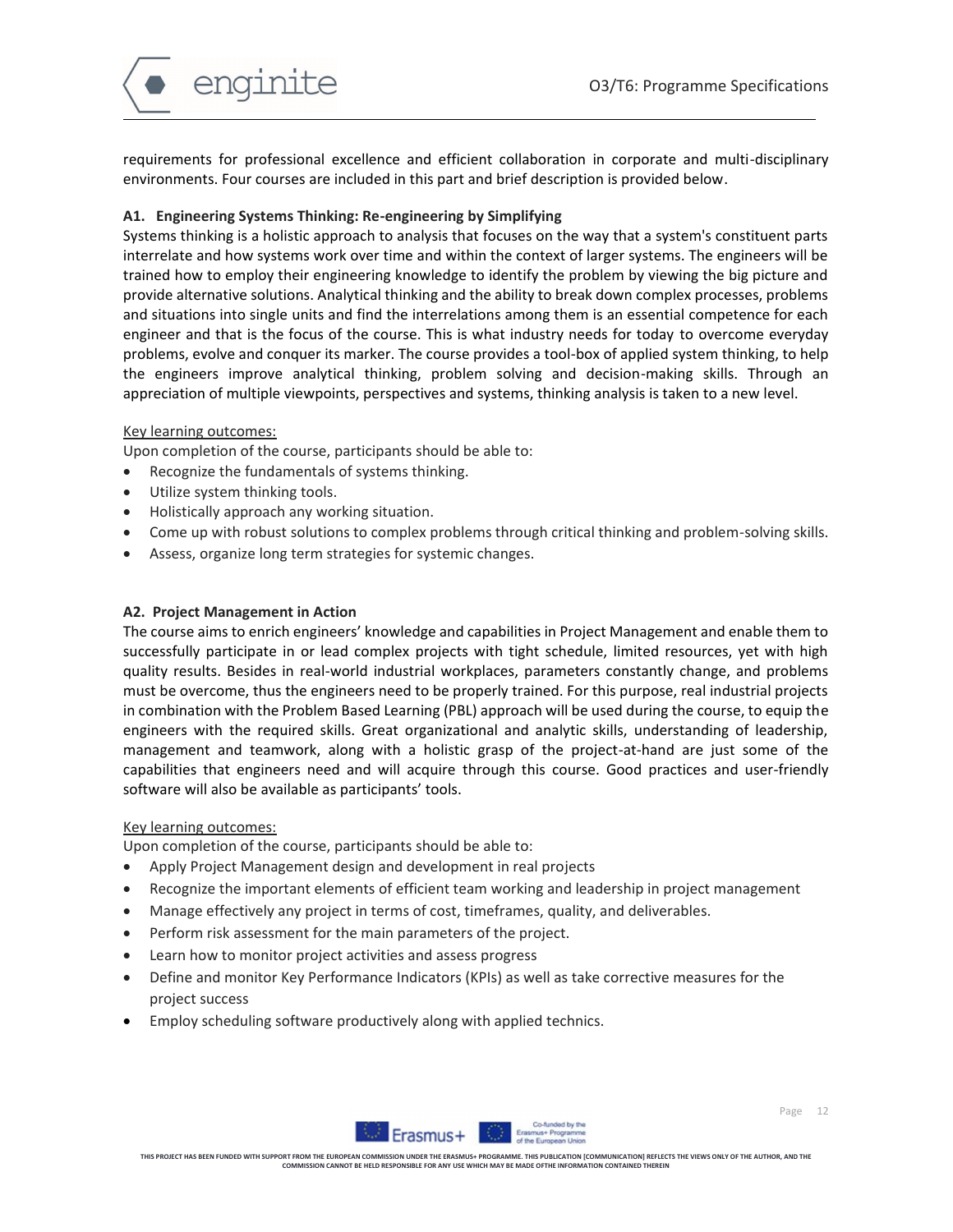

### **A3. Innovation, Entrepreneurial and Intrapreneurial Skills**

In this course the participating engineers will be introduced to the driving forces of our era: innovation coupled with creative business development. Participants shall be requested to foster their interpersonal skills with a creative utilization of their background. Communication, presentation and negotiation skills development is a core element and success facilitator within this course. A challenging and fascinating environment will be established by using motivating problems, team exercises, and guest speakers to turn the course into a lifetime experience. The learning outcomes will boost engineers in their future career. Engineers may employ the gained knowledge within a startup or a multinational company; in a cutting-edge project or in some traditional sector challenged by present market conditions; during routine or crisis situations. Whatever the scenario, the engineers will be well equipped and ready to handle the situation with creativity and professionalism.

### Key learning outcomes:

Upon completion of the course, participants should be able to:

- Demonstrate the fundamental principles and methods of innovation, entrepreneurship and intrapreneurship.
- Develop and apply business models.
- Utilize tools to explore and create innovative business ideas.
- Develop and introduce of innovation and entrepreneurship/intrapreneurship culture in an organization. Communicate, finance, or market a new idea, product, or initiative.

### **A4. Applied Efficient Quality and Health & Safety Management Systems**

This course introduces the participants to the world of standardization and management to the all-important engineering activities in everyday practice. Efficient development and implementation of management systems requires understanding of their necessity, based on sound knowledge of legislation and customers' demands. Engineers will be presented with and asked to find solutions to problems arising from inefficient management systems. They shall develop their own toolbox for overcoming such problems in their future career. As a second main theme, the course shall elaborate on the importance of nurturing an integrated health and safety culture. Based on practical examples, engineers will become acquainted with hands-on techniques for establishing, maintaining and developing a corporate culture for all involved parties: the organization, the employees, the customers, the suppliers, the associates and the society. Different topics and models are analyzed by employing case studies and real problems from the industry.

#### Key learning outcomes:

Upon completion of the course, participants should be able to:

- Identify and apply the principles of the Quality and Health and Safety Management Systems (Q&HSE MS).
- Develop in-depth knowledge on various tools and techniques of the Management Systems.
- Evaluate the principles of quality management and explain how these principles can be
- applied in the industrial sector.
- Develop a road map for implementing and maintaining the Q&HSE MS in an organization.

### **2.2 Technical Knowledge Enhancement**

The second part of the training, named: *"B. Technical knowledge Enhancement"* focuses on providing professional technical knowledge and its utilization in the competitive and demanding environment of the industry sector. Four courses are included in this part and brief description is provided below.

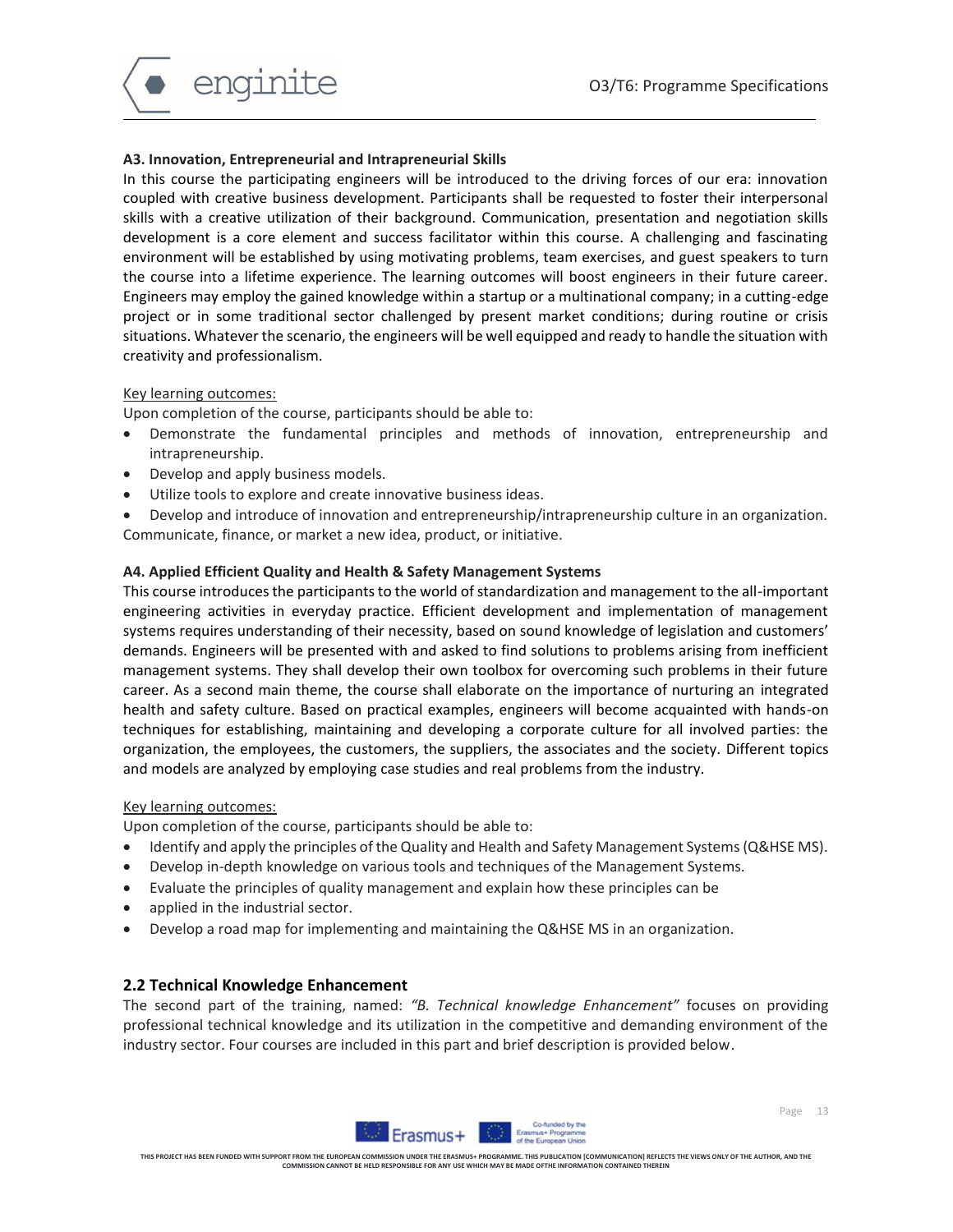

### **B.1. Engineering Logistics and Supply Chain Analysis in Practice**

This course aims to provide practical knowledge and technical skills for understanding, analyzing and managing logistics and supply chain of the industrial sector. Engineers will learn practically how products and services end-up to the final customer including transportation and logistics processes, all involved parties and the relevant legislation requirements. Moreover, Engineers will be able to contribute effectively of the supply change optimization, narrowing down the logistics cost and even to set up new processes.

#### Key learning outcomes:

Upon completion of the course, participants should be able to:

- Understand the concept and the structure of supply chains
- Employ fundamental models to make trade-offs between forecasting, inventory, and transportation.
- Identify ways through which supply chains can become competitive in the market
- Introduce the concepts of integrated logistics support for the industry
- Conduct engineering logistics analysis

#### **B.2. Engineering Economics**

This course emphasizes the economic principles and the analysis of engineering decisions. Thus, the strong relationship between engineering design and manufacturing of products/systems and the evolved economic aspects, along with applied concepts of the time value of money and equivalence, will be highlighted in the course. It is essential for both industry and engineers to be able to transform a concept and/or project into requirements, equipment and a reliable estimation for resources and critical parameters such as cash flows, capital, operational and maintenance costs and cost of money. The correct assumptions, the capability of investigation and location of the right partner and provider, along with the magic of creating a realistic economy-technical model are the core elements of this course. Real problems and cases from the industry will be introduced and the Engineers will be called to propose their engineering economic analysis report.

### Key learning outcomes:

Upon completion of the course, participants should be able to:

- Define, estimate and analyze engineering industrial project costs.
- Compline creatively knowledge of mathematics, economics, and engineering principles to solve engineering industrial problems.
- Efficiently perform money management and use gained knowledge to make economic assessments of alternative engineering designs, solutions or projects.
- Understand, formulate and employ cash flow models in practical situations, by considering rational assumptions, interest factors and data from the industry underlying these models.

### **B.3. Applied Process and Production Optimization**

This course will enhance the engineering capabilities and provide hands-on skills to optimize an industrial process or manufacturing line. Engineers will learn to select the correct assumptions and parameters for their problems to capture a realistic process analysis and achieve optimization of resources and cost.